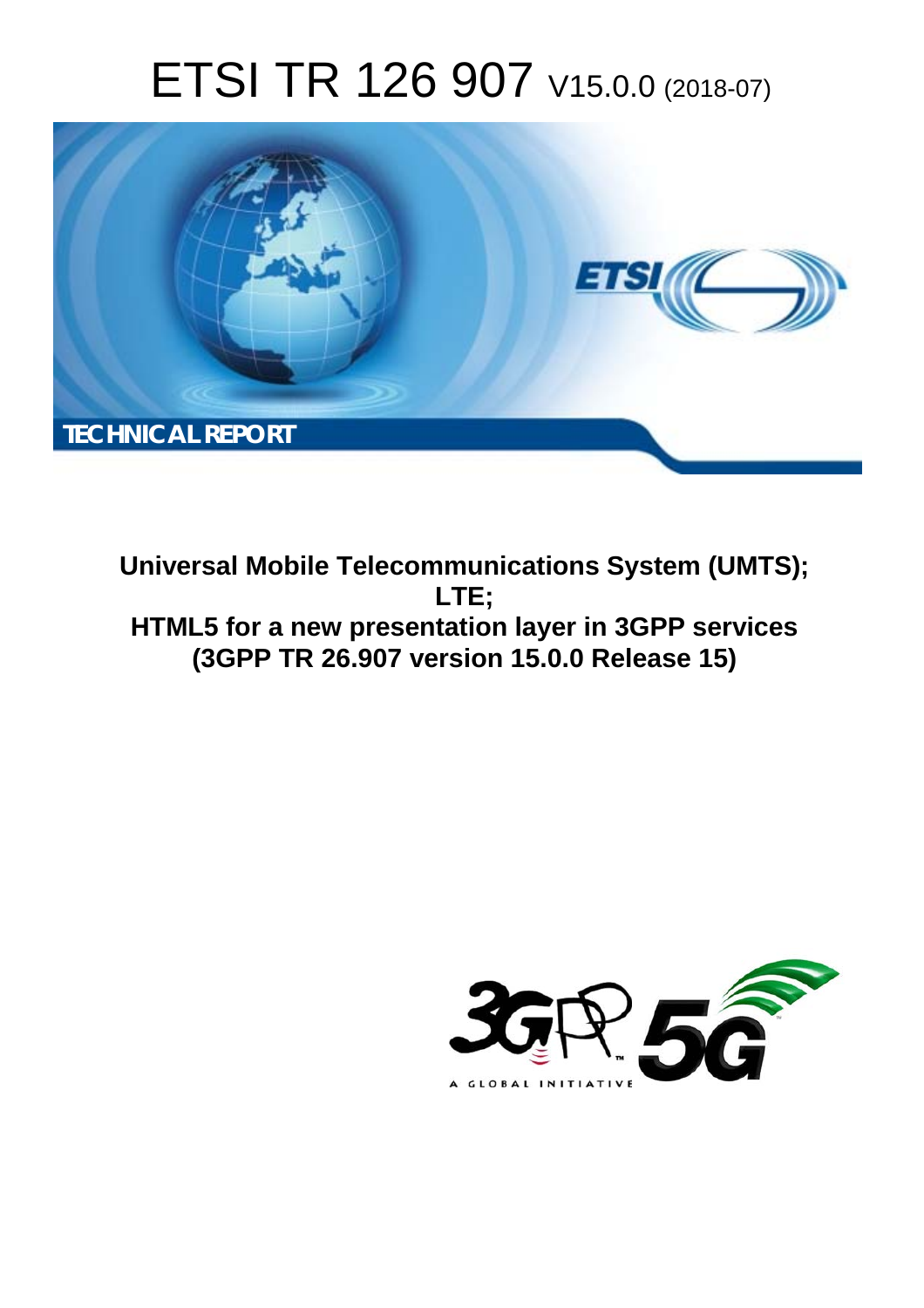Reference RTR/TSGS-0426907vf00

> Keywords LTE,UMTS

#### *ETSI*

#### 650 Route des Lucioles F-06921 Sophia Antipolis Cedex - FRANCE

Tel.: +33 4 92 94 42 00 Fax: +33 4 93 65 47 16

Siret N° 348 623 562 00017 - NAF 742 C Association à but non lucratif enregistrée à la Sous-Préfecture de Grasse (06) N° 7803/88

#### *Important notice*

The present document can be downloaded from: <http://www.etsi.org/standards-search>

The present document may be made available in electronic versions and/or in print. The content of any electronic and/or print versions of the present document shall not be modified without the prior written authorization of ETSI. In case of any existing or perceived difference in contents between such versions and/or in print, the only prevailing document is the print of the Portable Document Format (PDF) version kept on a specific network drive within ETSI Secretariat.

Users of the present document should be aware that the document may be subject to revision or change of status. Information on the current status of this and other ETSI documents is available at <https://portal.etsi.org/TB/ETSIDeliverableStatus.aspx>

If you find errors in the present document, please send your comment to one of the following services: <https://portal.etsi.org/People/CommiteeSupportStaff.aspx>

#### *Copyright Notification*

No part may be reproduced or utilized in any form or by any means, electronic or mechanical, including photocopying and microfilm except as authorized by written permission of ETSI. The content of the PDF version shall not be modified without the written authorization of ETSI. The copyright and the foregoing restriction extend to reproduction in all media.

> © ETSI 2018. All rights reserved.

**DECT**TM, **PLUGTESTS**TM, **UMTS**TM and the ETSI logo are trademarks of ETSI registered for the benefit of its Members. **3GPP**TM and **LTE**TM are trademarks of ETSI registered for the benefit of its Members and of the 3GPP Organizational Partners. **oneM2M** logo is protected for the benefit of its Members.

**GSM**® and the GSM logo are trademarks registered and owned by the GSM Association.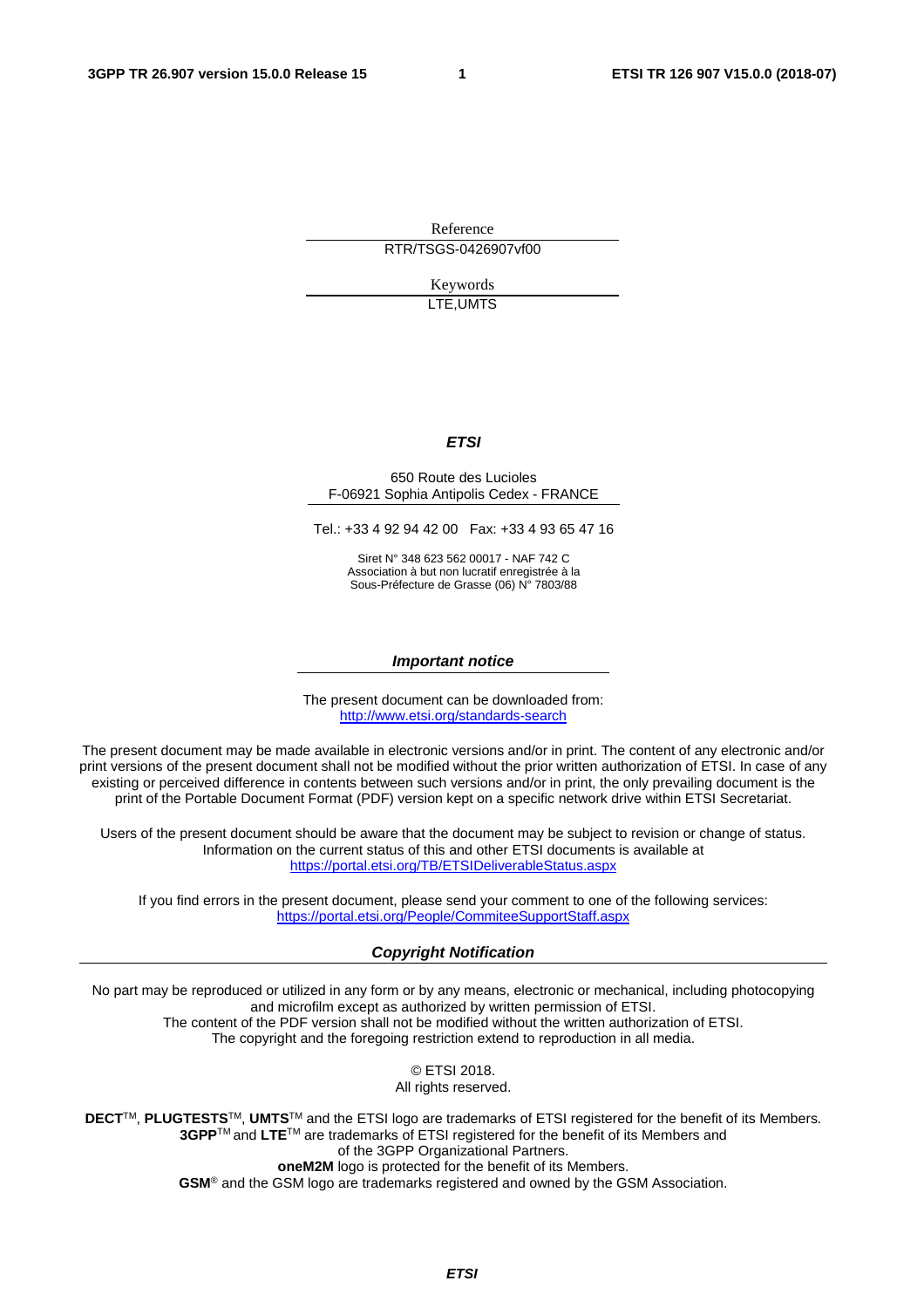# Intellectual Property Rights

#### Essential patents

IPRs essential or potentially essential to normative deliverables may have been declared to ETSI. The information pertaining to these essential IPRs, if any, is publicly available for **ETSI members and non-members**, and can be found in ETSI SR 000 314: *"Intellectual Property Rights (IPRs); Essential, or potentially Essential, IPRs notified to ETSI in respect of ETSI standards"*, which is available from the ETSI Secretariat. Latest updates are available on the ETSI Web server ([https://ipr.etsi.org/\)](https://ipr.etsi.org/).

Pursuant to the ETSI IPR Policy, no investigation, including IPR searches, has been carried out by ETSI. No guarantee can be given as to the existence of other IPRs not referenced in ETSI SR 000 314 (or the updates on the ETSI Web server) which are, or may be, or may become, essential to the present document.

#### **Trademarks**

The present document may include trademarks and/or tradenames which are asserted and/or registered by their owners. ETSI claims no ownership of these except for any which are indicated as being the property of ETSI, and conveys no right to use or reproduce any trademark and/or tradename. Mention of those trademarks in the present document does not constitute an endorsement by ETSI of products, services or organizations associated with those trademarks.

# Foreword

This Technical Report (TR) has been produced by ETSI 3rd Generation Partnership Project (3GPP).

The present document may refer to technical specifications or reports using their 3GPP identities, UMTS identities or GSM identities. These should be interpreted as being references to the corresponding ETSI deliverables.

The cross reference between GSM, UMTS, 3GPP and ETSI identities can be found under [http://webapp.etsi.org/key/queryform.asp.](http://webapp.etsi.org/key/queryform.asp)

# Modal verbs terminology

In the present document "**should**", "**should not**", "**may**", "**need not**", "**will**", "**will not**", "**can**" and "**cannot**" are to be interpreted as described in clause 3.2 of the [ETSI Drafting Rules](https://portal.etsi.org/Services/editHelp!/Howtostart/ETSIDraftingRules.aspx) (Verbal forms for the expression of provisions).

"**must**" and "**must not**" are **NOT** allowed in ETSI deliverables except when used in direct citation.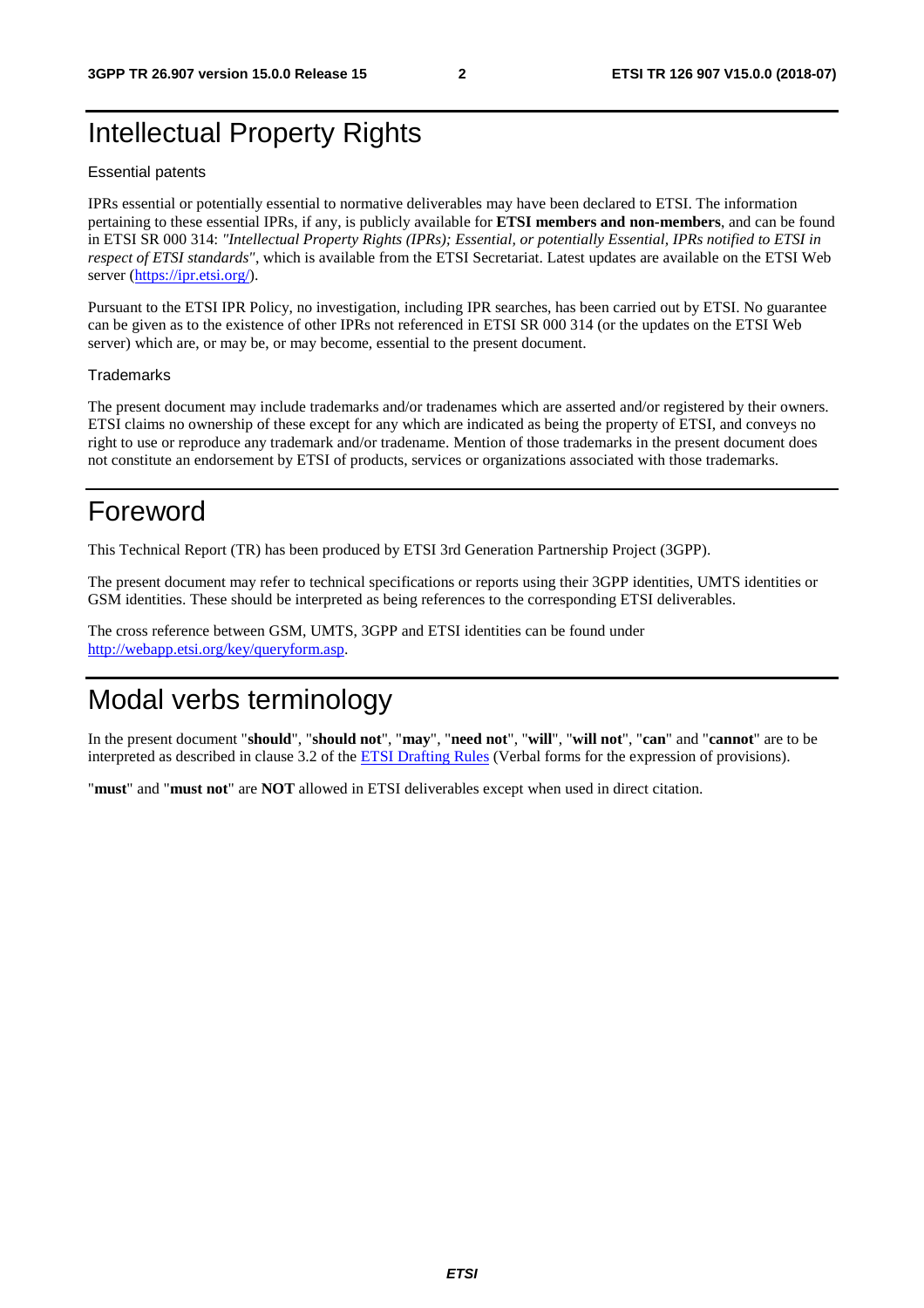$\mathbf{3}$ 

# Contents

| 1              |  |  |  |  |  |  |
|----------------|--|--|--|--|--|--|
| $\overline{2}$ |  |  |  |  |  |  |
| 3              |  |  |  |  |  |  |
| 3.1<br>3.2     |  |  |  |  |  |  |
| 4              |  |  |  |  |  |  |
| 4.1            |  |  |  |  |  |  |
| 4.1.1          |  |  |  |  |  |  |
| 4.1.2          |  |  |  |  |  |  |
| 4.1.3          |  |  |  |  |  |  |
| 4.1.3.1        |  |  |  |  |  |  |
| 4.1.3.2        |  |  |  |  |  |  |
| 4.1.3.3        |  |  |  |  |  |  |
| 4.1.3.4        |  |  |  |  |  |  |
| 4.1.3.5        |  |  |  |  |  |  |
| 4.1.3.7        |  |  |  |  |  |  |
| 4.1.3.8        |  |  |  |  |  |  |
| 4.1.3.9        |  |  |  |  |  |  |
| 4.1.3.10       |  |  |  |  |  |  |
| 4.1.3.11       |  |  |  |  |  |  |
| 4.1.3.12       |  |  |  |  |  |  |
| 4.1.3.13       |  |  |  |  |  |  |
| 4.1.3.14       |  |  |  |  |  |  |
| 4.1.3.15       |  |  |  |  |  |  |
| 4.1.3.16       |  |  |  |  |  |  |
| 4.1.3.17       |  |  |  |  |  |  |
| 4.1.3.18       |  |  |  |  |  |  |
| 4.1.3.19       |  |  |  |  |  |  |
| 4.2            |  |  |  |  |  |  |
| 4.2.1          |  |  |  |  |  |  |
| 4.2.2          |  |  |  |  |  |  |
| 4.2.3          |  |  |  |  |  |  |
| 4.2.4          |  |  |  |  |  |  |
| 5              |  |  |  |  |  |  |
|                |  |  |  |  |  |  |
| 5.1            |  |  |  |  |  |  |
| 5.2            |  |  |  |  |  |  |
| 6              |  |  |  |  |  |  |
| 6.1            |  |  |  |  |  |  |
| 6.2            |  |  |  |  |  |  |
| 6.2.1          |  |  |  |  |  |  |
| 6.2.2          |  |  |  |  |  |  |
| 6.2.3          |  |  |  |  |  |  |
|                |  |  |  |  |  |  |
| 7              |  |  |  |  |  |  |
| Annex A:       |  |  |  |  |  |  |
|                |  |  |  |  |  |  |
|                |  |  |  |  |  |  |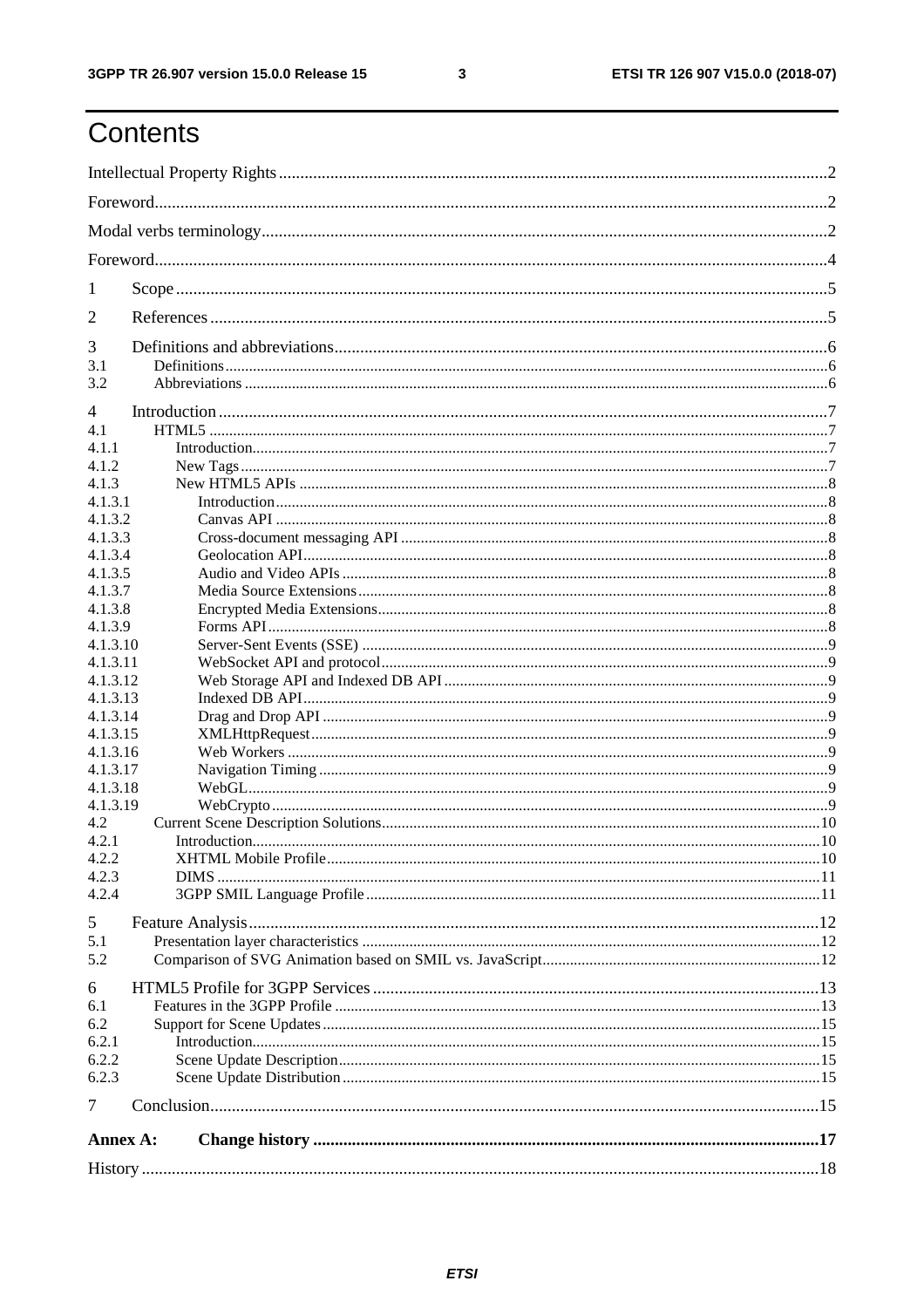# Foreword

This Technical Report has been produced by the 3rd Generation Partnership Project (3GPP).

The contents of the present document are subject to continuing work within the TSG and may change following formal TSG approval. Should the TSG modify the contents of the present document, it will be re-released by the TSG with an identifying change of release date and an increase in version number as follows:

Version x.y.z

where:

- x the first digit:
	- 1 presented to TSG for information;
	- 2 presented to TSG for approval;
	- 3 or greater indicates TSG approved document under change control.
- y the second digit is incremented for all changes of substance, i.e. technical enhancements, corrections, updates, etc.
- z the third digit is incremented when editorial only changes have been incorporated in the document.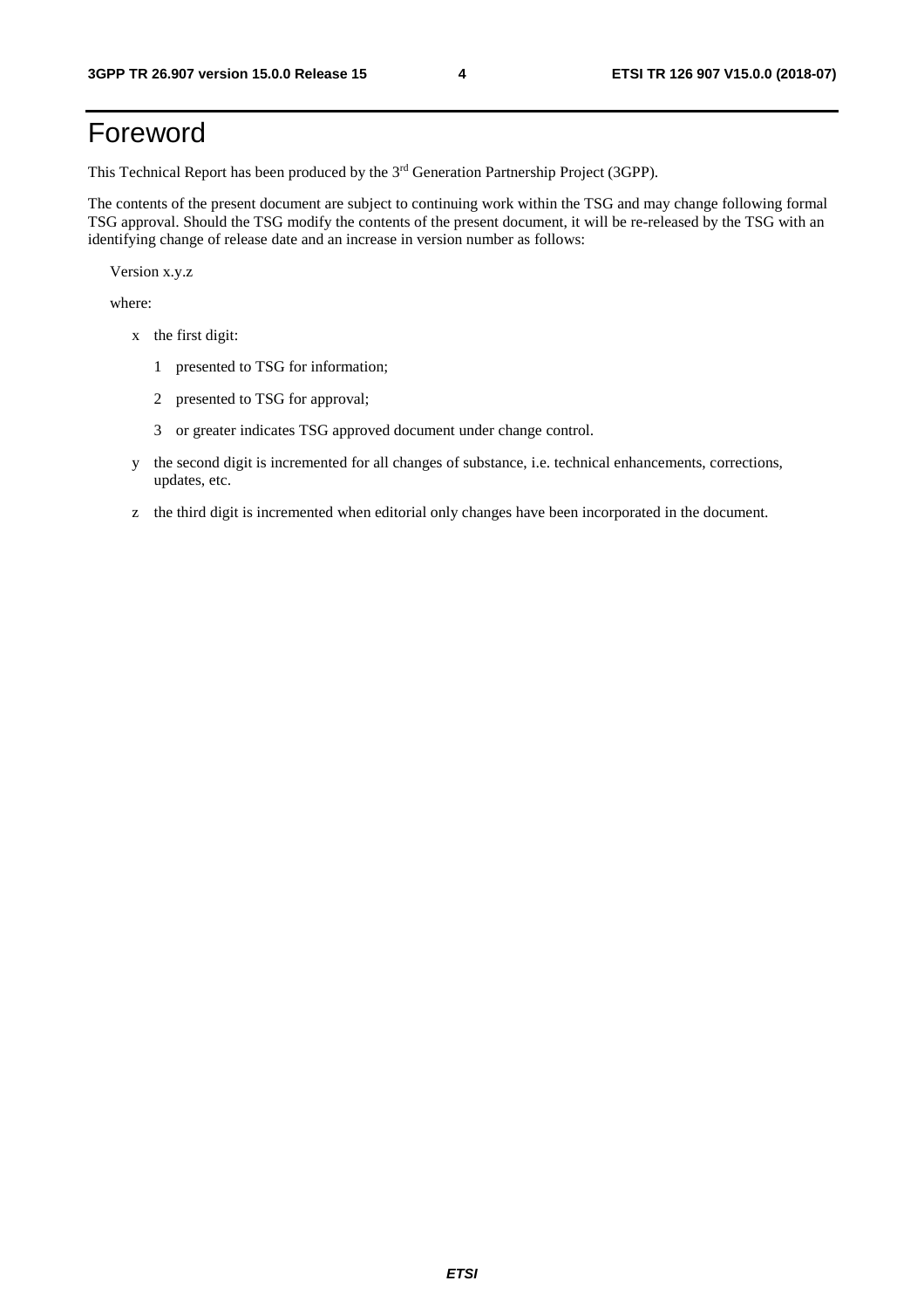# 1 Scope

The present document is a study of existing scene description solutions for 3GPP services and an evaluation of HTML5 as an alternative and unified solution for providing a presentation layer for 3GPP services.

# 2 References

The following documents contain provisions which, through reference in this text, constitute provisions of the present document.

- References are either specific (identified by date of publication, edition number, version number, etc.) or non-specific.
- For a specific reference, subsequent revisions do not apply.
- For a non-specific reference, the latest version applies. In the case of a reference to a 3GPP document (including a GSM document), a non-specific reference implicitly refers to the latest version of that document *in the same Release as the present document*.
- [1] W3C Candidate Recommendation 6 August 2013, HTML5: "A vocabulary and associated APIs for HTML and XHTML", [http://www.w3.org/TR/html5/.](http://www.w3.org/TR/html5/)
- [2] W3C Candidate Recommendation 6 August2013: "HTML Canvas 2D Context", [http://www.w3.org/TR/2dcontext/.](http://www.w3.org/TR/2dcontext/)
- [3] W3C Recommendation 24 October 2013: "Geolocation API Specification", [http://www.w3.org/TR/geolocation-API/.](http://www.w3.org/TR/geolocation-API/)
- [4] W3C Candidate Recommendation 11 December 2012: "Server-Sent Events", [http://www.w3.org/TR/eventsource/.](http://www.w3.org/TR/eventsource/)
- [5] W3C Candidate Recommendation 20 September 2012: "The WebSocket API", [http://www.w3.org/TR/websockets/.](http://www.w3.org/TR/websockets/)
- [6] W3C Recommendation 30 July 2013: "Web Storage",<http://www.w3.org/TR/webstorage/>.
- [7] W3C Working Draft 6 December 2012: "XMLHttpRequest Level 1", [http://www.w3.org/TR/XMLHttpRequest/.](http://www.w3.org/TR/XMLHttpRequest/)
- [8] W3C Candidate Recommendation 01 May 2012: "Web Workers", <http://www.w3.org/TR/workers/>.
- [9] 3GPP TS 26.234: "Transparent end-to-end Packet-switched Streaming Service (PSS); Protocols and codecs".
- [10] 3GPP TS 26.346: "Multimedia Broadcast/Multicast Service (MBMS); Protocols and codecs".
- [11] 3GPP TS 26.247: "Transparent end-to-end Packet-switched Streaming Service (PSS); Progressive Download and Dynamic Adaptive Streaming over HTTP (3GP-DASH)".
- [12] 3GPP TS 26.114: "IP Multimedia Sybsystem (IMS); Multimedia Telephony Media handling and Interaction (MTSI)".
- [13] 3GPP TS 26.140: "Multimedia Messaging Service (MMS); Media formats and codecs".
- [14] 3GPP TS 26.246: "Transparent end-to-end Packet-switched Streaming Service (PSS); 3GPP SMIL language profile".
- [15] WAP Forum Specification: "XHTML Mobile Profile", October 2001.
- [16] 3GPP TS 26.142: "Dynamic and Interactive Multimedia Scenes (DIMS)".
- [17] W3C Candidate Recommendation 09 January 2014: "Media Source Extensions", [http://www.w3.org/TR/media-source/.](http://www.w3.org/TR/media-source/)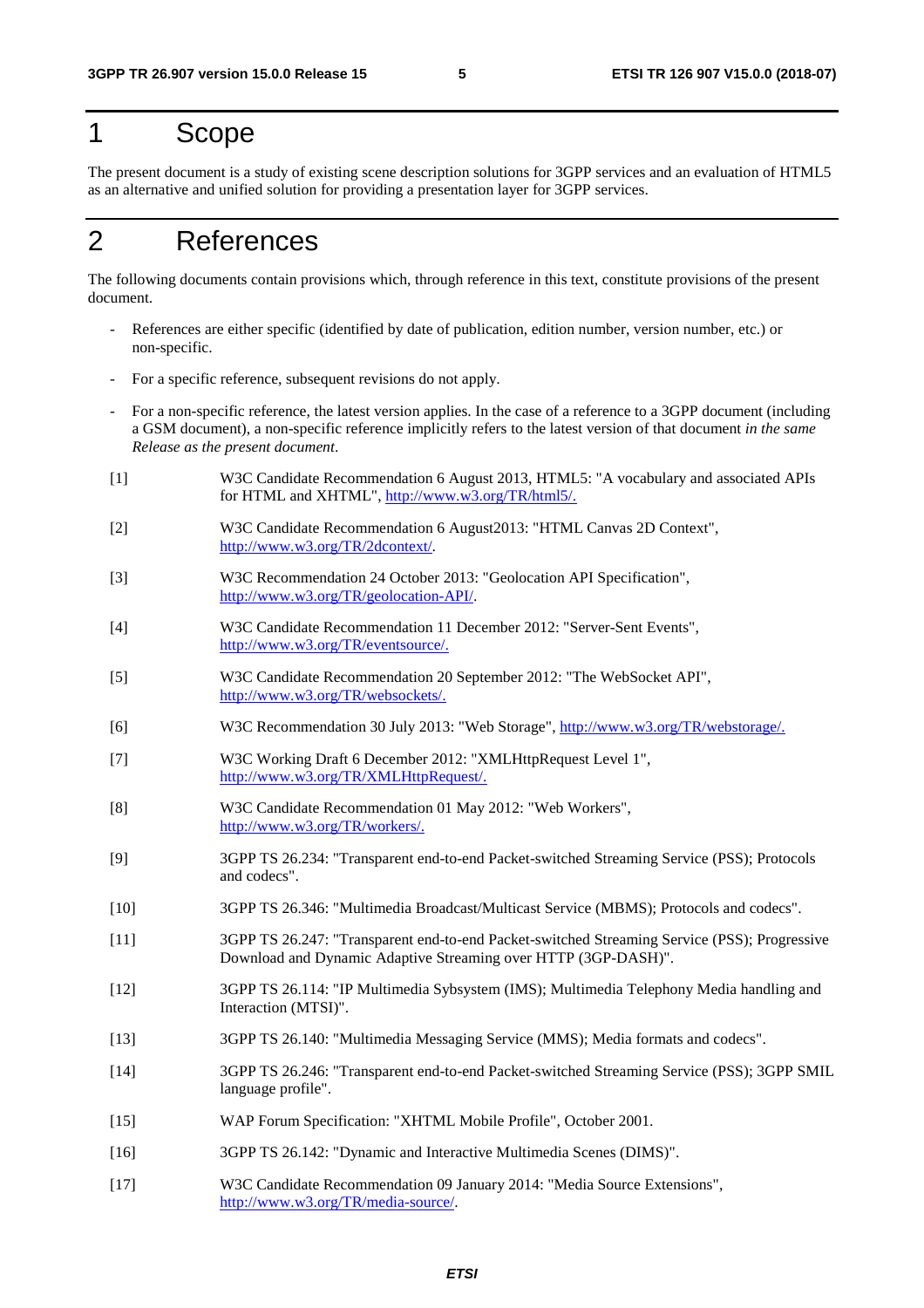| $[18]$ | Void                                                                                                                              |
|--------|-----------------------------------------------------------------------------------------------------------------------------------|
| $[19]$ | ISO BMFF Byte Stream Format, http://www.w3.org/2013/12/byte-stream-format-registry/isobmff-<br>byte-stream-format.html            |
| [20]   | W3C Working Draft 18 February 2014: "Encrypted Media Extensions",<br>http://www.w3.org/TR/encrypted-media/                        |
| [21]   | W3C Candidate Recommendation 09 May 2013: "HTML Media Capture",<br>http://www.w3.org/TR/2013/CR-html-media-capture-20130509/.     |
| $[22]$ | W3C Recommendation 17 December 2012: "Navigation Timing",<br>http://www.w3.org/TR/navigation-timing/.                             |
| $[23]$ | Khronos Group, 01 March 2013, WebGL Specification, version 1.0.2,<br>https://www.khronos.org/registry/webgl/specs/1.0/.           |
| $[24]$ | W3C Last Call Working Draft, 25 March 2014: "Web Cryptography API",<br>http://www.w3.org/TR/WebCryptoAPI/.                        |
| $[25]$ | W3C Candidate Recommendation 04 July 2012: "Indexed Database API",<br>http://www.w3.org/TR/IndexedDB/                             |
| [26]   | IETF RFC 5261: "An Extensible Markup Language (XML) Patch Operations Framework Utilizing<br>XML Path Language (XPath) Selectors". |

# 3 Definitions and abbreviations

### 3.1 Definitions

For the purposes of the present document, the terms and definitions given in TR 21.905 [1] and the following apply. A term defined in the present document takes precedence over the definition of the same term, if any, in TR 21.905 [1].

### 3.2 Abbreviations

For the purposes of the present document, the abbreviations given in TR 21.905 [1] and the following apply. An abbreviation defined in the present document takes precedence over the definition of the same abbreviation, if any, in TR 21.905 [1].

| <b>API</b>      | <b>Application Programming Interface</b>     |
|-----------------|----------------------------------------------|
| <b>CSS</b>      | Cascading Style Sheet                        |
| <b>DIMS</b>     | Dynamic and Interactive Multimedia Scenes    |
| <b>DOM</b>      | Document Object Model                        |
| <b>EME</b>      | <b>Encrypted Media Extensions</b>            |
| HTML5           | Hyper-Text Mark-up Language                  |
| <b>ISO BMFF</b> | ISO Base Media File Format                   |
| <b>MBMS</b>     | Multimedia Broadcast/Multicast Service       |
| <b>MMS</b>      | Multimedia Messaging Service                 |
| <b>MSE</b>      | Media Source Extensions                      |
| <b>PSS</b>      | Packet-switched Streaming Service            |
| <b>RAP</b>      | Random Access Point                          |
| <b>RTC</b>      | <b>Real-Time Communications</b>              |
| <b>RTP</b>      | Real Time Protocol                           |
| <b>SMIL</b>     | Synchronized Multimedia Integration Language |
| <b>SSE</b>      | <b>Server-Sent Events</b>                    |
| <b>SVG</b>      | <b>Scalable Vector Graphics</b>              |
| <b>XML</b>      | EXtensible Markup Language                   |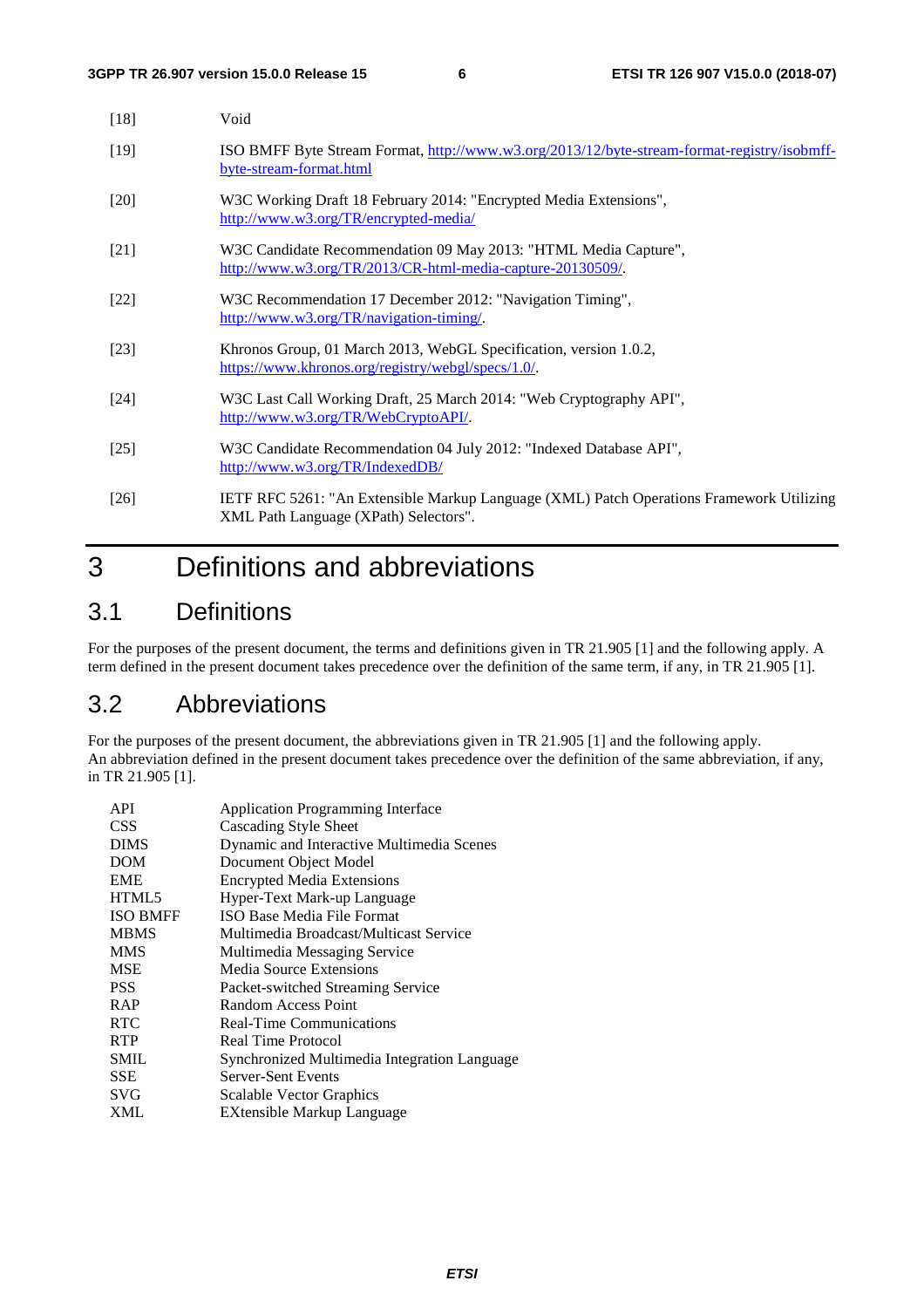# 4 Introduction

### 4.1 HTML5

#### 4.1.1 Introduction

HTML5 was specified with the target of creating convergence among a wide range of interoperable browsers, which resulted from proprietary extensions of earlier HTML versions to fill identified gaps. HTML5 also defines and for the first time error handling procedures to deal with document processing errors to help circumvent minor but common syntactical mistakes. As part of the simplicity goal, HTML5 aims at operating in a plugin-free environment by providing APIs to fulfil most of the plugin needs. Finally, HTML5 aims at simplifying the syntax to ease authoring of web applications.

### 4.1.2 New Tags

HTML5 defines a set of new elements that are discussed in the following list:

- Video: a standard way to embed video content on a web page without using browser plugins. The playback controls are provided through Javascript.
- Audio: a standard way to embed audio content on a web page without using browser plugins.
- Canvas: a resolution-dependent bitmap canvas together with scripts that are used for rendering graphs, game graphics, or other visual images on the fly.
- Svg: HTML5 provides support for inline SVG fragments as well as a fallback mechanism for browsers that do not support SVG.
- Article: specifies independent self-contained content. An article should make sense on its own and should be distributable independently from the rest of the site.
- Header: specifies a header for a document or section. This element should be used as a container for introductory content or set of navigational links.
- Footer: defines a footer for a document or section. A footer element should contain information about its containing element.
- Output: represents the result of a calculation.
- Source: is used to specify multiple media resources for media elements such as video and audio. The source tag allows to specific alternative video/audio files, which the browser may choose from, based on its media type or codec support.
- Time: defines either a time or a date in the Gregorian calendar, optionally with a time and time-zone.
- Input/capture: although the  $\langle$ input $\rangle$  tag is not new for HTML5, the capture attribute is. This allows for media capture and file upload [21].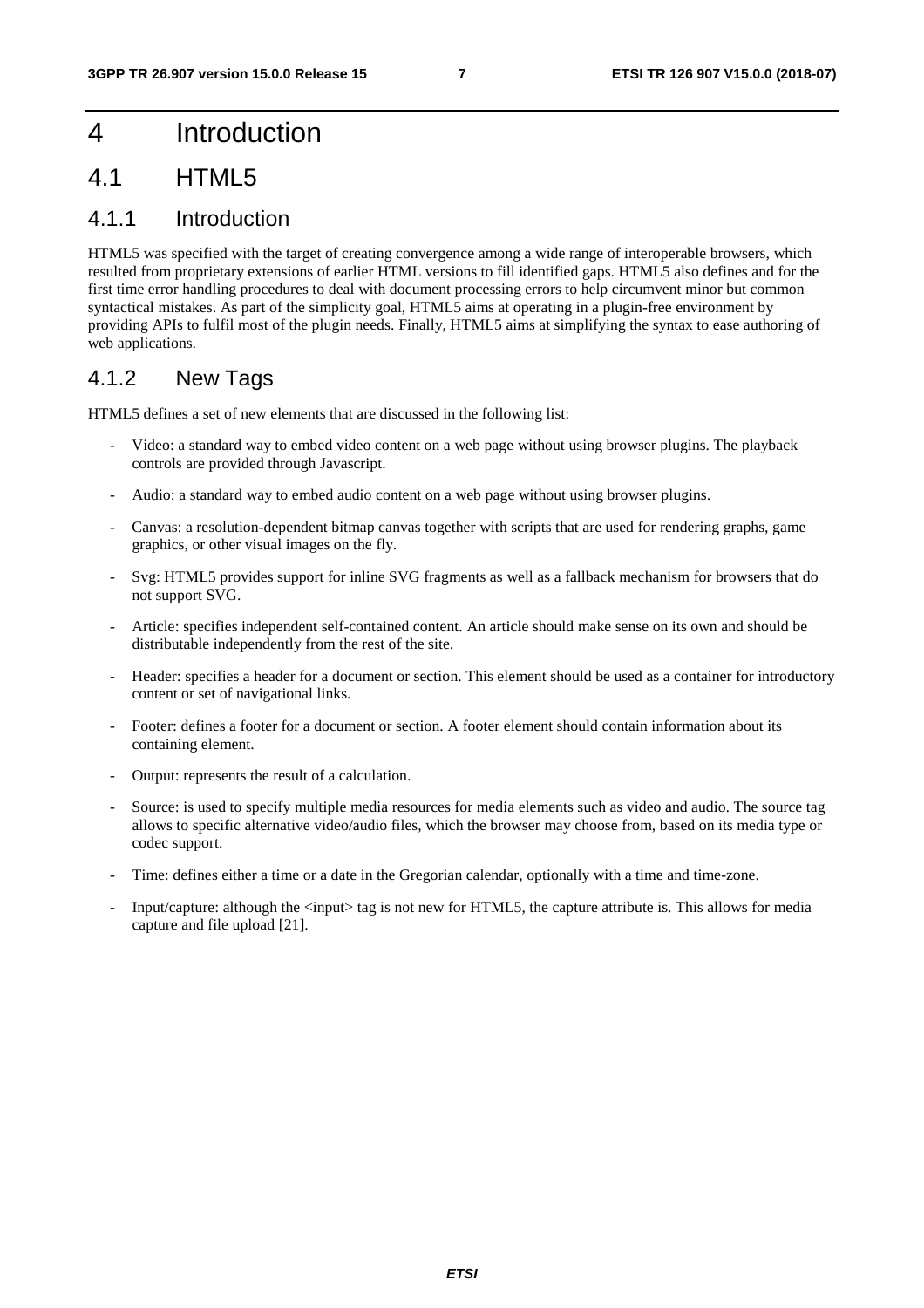### 4.1.3 New HTML5 APIs

#### 4.1.3.1 Introduction

HTML5 can be considered as an umbrella set of specifications, that includes the markup language specification and additionally a wide range of APIs. The following sections briefly introduce the APIs that are currently part of HTML5.

Only specifications that have reached Candidate Recommendation status in the W3C are described. However, several specifications under development related to areas such as local media capture, peer-to-peer real time communications (WebRTC), sensors (proximity, gyroscope, etc.), rich audio processing, and technologies impacting mobile devices should be considered for any 3GPP presentation layer in the near future.

#### 4.1.3.2 Canvas API

The canvas API [2] defines a canvas element and a set of drawing operations. A canvas element creates a rectangular area on the page. Javascript is used to perform the drawing operations.

#### 4.1.3.3 Cross-document messaging API

HTML5 introduces an API [1] to enable safe communication between different parts of the document (e.g. different frames). Additionally, HTML5 introduces the security concept of origin. This is used to enable secure cross-referencing between documents that are located on the same origin, identified through a shared URL path.

#### 4.1.3.4 Geolocation API

The Geolocation API [3] allows the user to share their location with web applications to receive location-aware, customized services. The geolocation is provided by the browser as latitude and longitude coordinates.

The use of the geolocation API for emergency services requires careful considerations to fullfil regulatory requirements.

#### 4.1.3.5 Audio and Video APIs

HTML5 introduces new media elements [1] to replace old media embedding techniques such as through plugins. The new media elements are embedded natively in the browser environment. The elements can be manipulated through a common scriptable API. Additional APIs have been introduced to provide support for different solutions for adaptive HTTP streaming as described by the following two sections.

Any HTML5 Presentation Layer solution is expected to support the use of codecs specified for 3GPP services.

#### 4.1.3.7 Media Source Extensions

The Media Source Extensions (MSE) API [17] was developed to allow for the integration of media streaming into HTML5 documents. MSE relies on Javascript to build media streams and feed them into a user agent built-in media pipeline for playback. MSE was intentionally designed without restrictions on how the acquisition of the media data is performed, resulting in high flexibility of the solution to operate in different environments and applications.

MSE enables simple content splicing to enable use cases such as ad insertion and media representation switching.

MSE currently supports three different byte stream formats as registered in [17]. It is recommended that the ISO BMFF Byte Stream Format as described in [19] has to be supported.

#### 4.1.3.8 Encrypted Media Extensions

Encrypted Media Extensions (EME) [20] aim at leveraging pre-installed DRM platforms in a generic way and using an open Javascript API. EME can be seen as complementary to MSE to enable a fully integrated media consumption solution in the browser.

#### 4.1.3.9 Forms API

The HTML5 Forms API [1] enables more convenient handling of web forms. The new Forms API adds new types of controls and new functions and attributes for simplified form processing.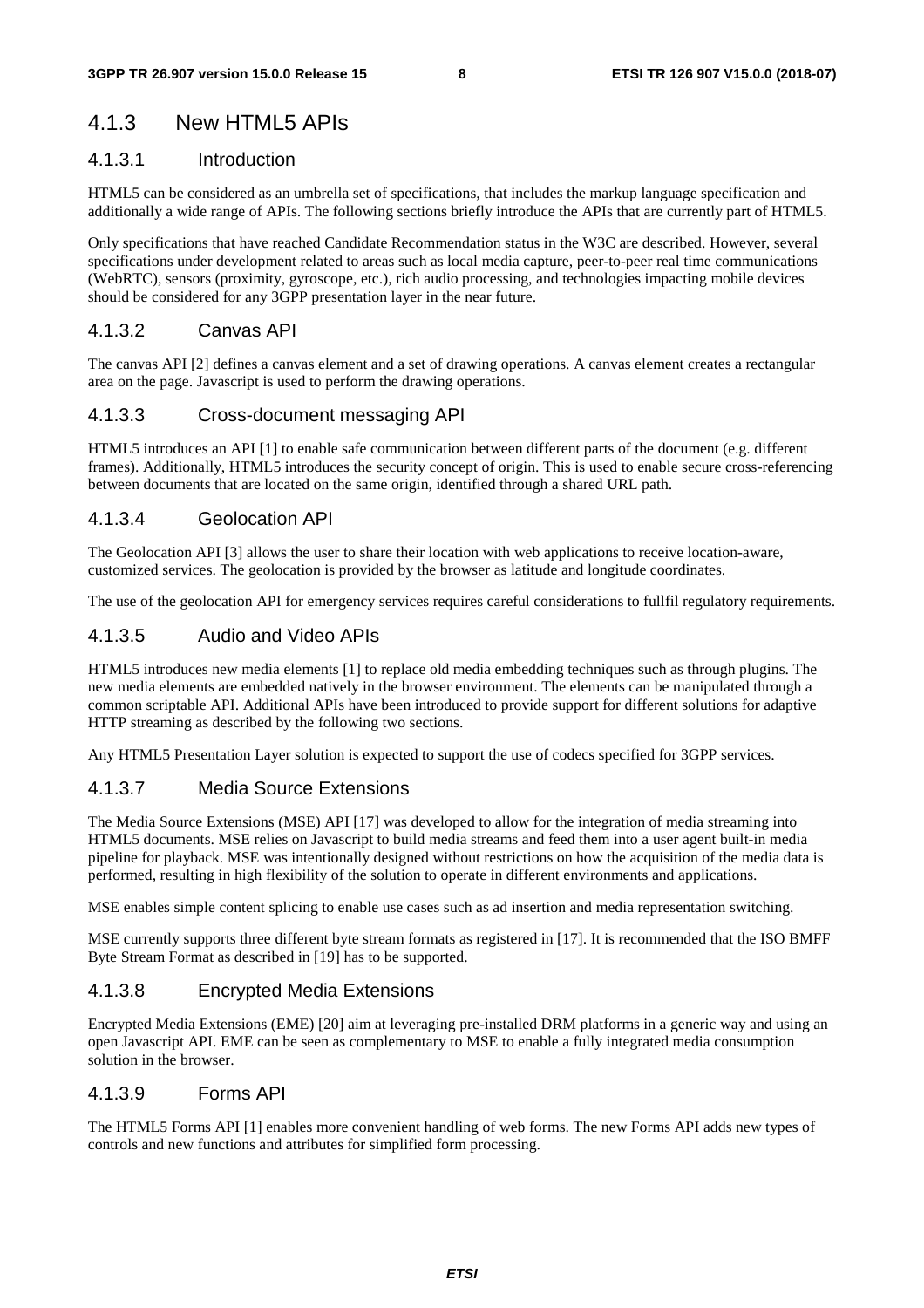#### 4.1.3.10 Server-Sent Events (SSE)

The server-sent events [4] allow a web server to send events to the browser. This achieved through the use of a new element, the EventSource. In SSE, the client opens a long lived connection to the indicated source, sends an initial request for the event stream, and keeps receiving newly incoming events as soon as they become available. If the connection times out, the user agent will automatically reconnect.

#### 4.1.3.11 WebSocket API and protocol

The websocket API [5] defines a full-duplex communication channel that operates through a single socket over the web. Websockets have been introduced to remove the need for steady polling. In addition, websockets save significant bandwidth resources by omitting the transmission of the textual HTTP headers in each request and response segment.

#### 4.1.3.12 Web Storage API and Indexed DB API

The web storage API [6] was defined to replace the widely used browser cookies to overcome their limitations. Cookies are limited in size and they still have to be exchanged between browser and server with every single request. The Web Storage API allows the creation of storage objects at the browser side, where the application can have access to them using Javascript.

#### 4.1.3.13 Indexed DB API

The Indexed DB [25] defines APIs for a database of records holding simple values and hierarchical objects. Each record consists of a key and some value. Moreover, the database maintains indexes over records it stores. An application developer directly uses an API to locate records either by their key or by using an index. A query language can be layered on this API. An indexed database can be implemented using a persistent B-tree data structure.

#### 4.1.3.14 Drag and Drop API

The Drag and Drop API [1] introduces a long available feature for native applications to HTML5-based web applications. Web applications have been using scripting and basic mouse events to mimic the drag and drop behaviour. Those efforts resulted in non-unified behaviour depending on the implementation. The Drag and Drop API defines the relevant mouse events and standardizes the browser behaviour during a drag and drop operation.

#### 4.1.3.15 XMLHttpRequest

XMLHttpRequest [7] is the API that is used for AJAX, which enables browsers to send HTTP requests in the background. In its new version, XMLHttpRequest enables cross-origin requests, progress events, and the exchange of binary data.

#### 4.1.3.16 Web Workers

Web workers [8] were defined in HTML5 to enable multithreading for web applications. This new feature comes to address performance issues with executing scripts that also affect the responsiveness of web applications. Web workers are enabled by introducing a new Worker object. Communication between the application and the web worker is performed using messaging.

#### 4.1.3.17 Navigation Timing

Navigation [22] timing refers to a feature in HTML5 where developers can measure the time for page loads or resource fetches, and can adapt their application's behaviour accordingly.

#### 4.1.3.18 WebGL

The Khronos Group has defined the WebGL specification [23]. WebGL is a 3D rendering context for the HTML5 Canvas specification. It can be considered as a web binding for the OpenGL specification for native 3D rendering.

#### 4.1.3.19 WebCrypto

WebCrypto [24] specification describes a JavaScript API for performing basic cryptographic operations in web applications, such as hashing, signature generation and verification, and encryption and decryption. Additionally, it describes an API for applications to generate and/or manage the keying material necessary to perform these operations. Uses for this API range from user or service authentication, document or code signing, and the confidentiality and integrity of communications.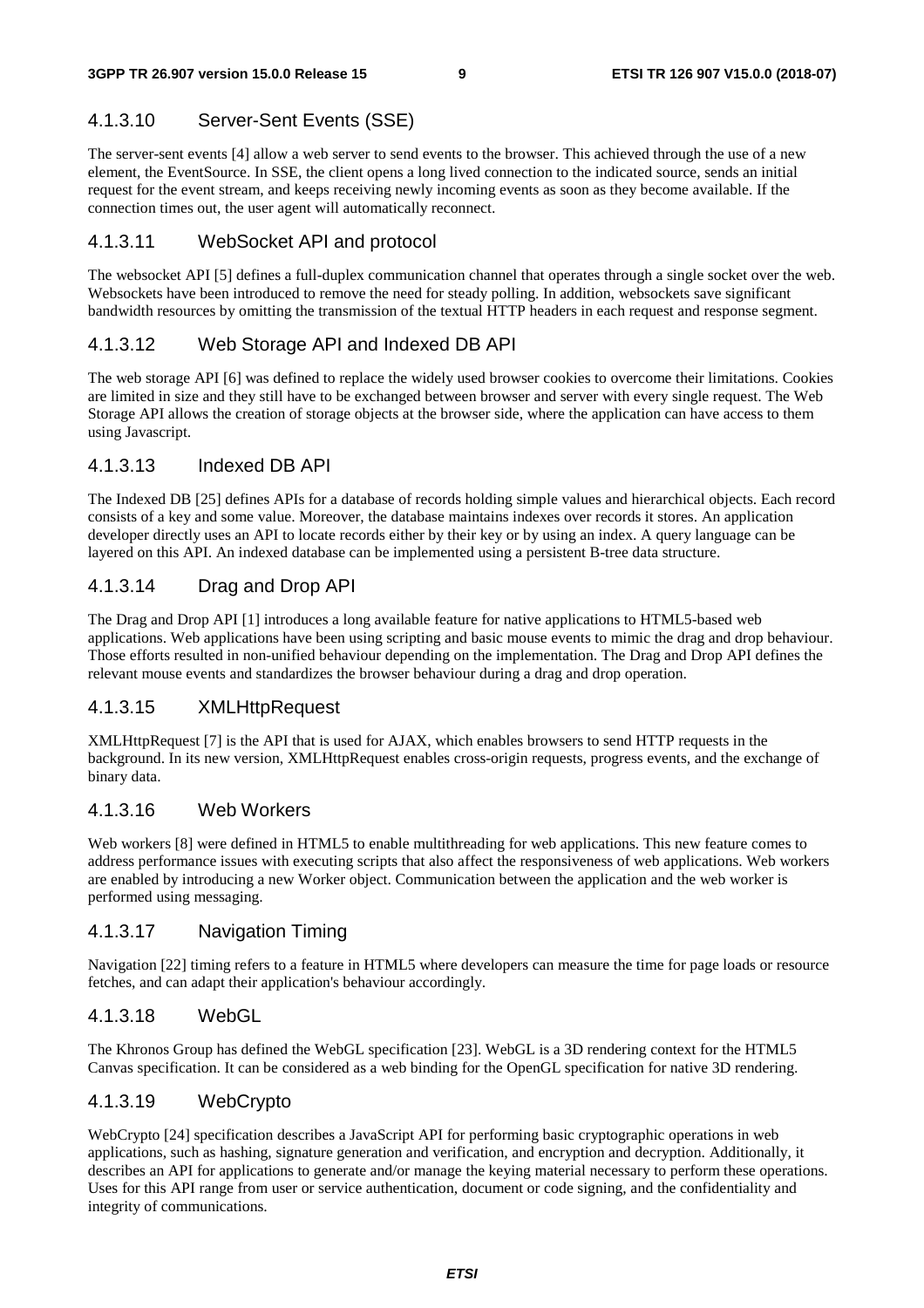# 4.2 Current Scene Description Solutions

### 4.2.1 Introduction

3GPP services do not have a common solution for a presentation layer. This fragmentation in the scene description landscape for 3GPP services complicates content preparation and UE implementation. A common and modern scene description solution is due in Release 12 to make use of the modern multimedia capabilities of UEs.

Table 1 shows the different presentation solutions and in which 3GPP services they are used.

|  |  |  | Table 1: Status of Scene Description Solution |  |
|--|--|--|-----------------------------------------------|--|
|--|--|--|-----------------------------------------------|--|

|                                                                                                                                   | <b>MBMS [10]</b> | <b>PSS [9]</b> | <b>DASH</b><br>[11]<br>(see note) | <b>MMS [13]</b> | <b>MTSI [12]</b> |  |
|-----------------------------------------------------------------------------------------------------------------------------------|------------------|----------------|-----------------------------------|-----------------|------------------|--|
| SMIL 2.0 3GPP SMIL profile [14]                                                                                                   |                  | <b>CM</b>      |                                   | CМ              |                  |  |
| DIMS Mobile Profile Level 10 [16]                                                                                                 | <b>CM</b>        | <b>CM</b>      |                                   |                 |                  |  |
| XHTML Mobile Profile [15]                                                                                                         |                  |                |                                   | R               |                  |  |
| NOTE:<br>DASH may have inherited a scene description solution from PSS, but this is not stated anywhere and may<br>be incomplete. |                  |                |                                   |                 |                  |  |
| CM: conditional mandatory                                                                                                         |                  |                |                                   |                 |                  |  |
| R: required                                                                                                                       |                  |                |                                   |                 |                  |  |
| $\vdash$ : no indication                                                                                                          |                  |                |                                   |                 |                  |  |

#### 4.2.2 XHTML Mobile Profile

XHTML Mobile Profile was defined by the Open Mobile Alliance as a markup language that is designed for resourceconstrained web clients, such as the ones on mobile phones and set-top boxes. The XHTML Mobile Profile is based on the XHTML Basic profile.

XHTML Mobile Profile requires support for the following modules:

- XHTML Structure module: defines the major structural elements for XHTML (e.g. body, head, html, and title).
- XHTML Text module: defines all the basic text container elements, attributes and their content model (e.g. h1, br, and div).
- XHTML Hypertext module: defines the "a" element to define hypertext links to other resources.
- XHTML List module: provides the elements that enable creating lists (e.g. li).
- XHTML Forms module: provides the form-related elements (e.g. form and input).
- XHTML Basic Tables module: defines the table-related elements (e.g. table, tr, and td).
- XHTML Image module: defines the "img" element to enable embedding images in the document.
- XHTML Object module: provides elements for general-purpose object embedding.
- XHTML Metainformation module: defines the "meta" element that describes information within the declarative portion of a document.
- XHTML Link module: defines the "link" element that can be used to link external resources.
- XHTML Base module: defines the "base" element that can be used to define a base URI against which relative URIs in the document will be resolved.
- XHTML Intrinsic module: defines a set of intrinsic events and attributes that pertain to elements that fire those events (e.g. onload or onsubmit).
- XHTML Style Sheet module: defines the "style" element to be used when declaring internal style sheets.
- XHTML Style Attribute module: defines the "style" attribute.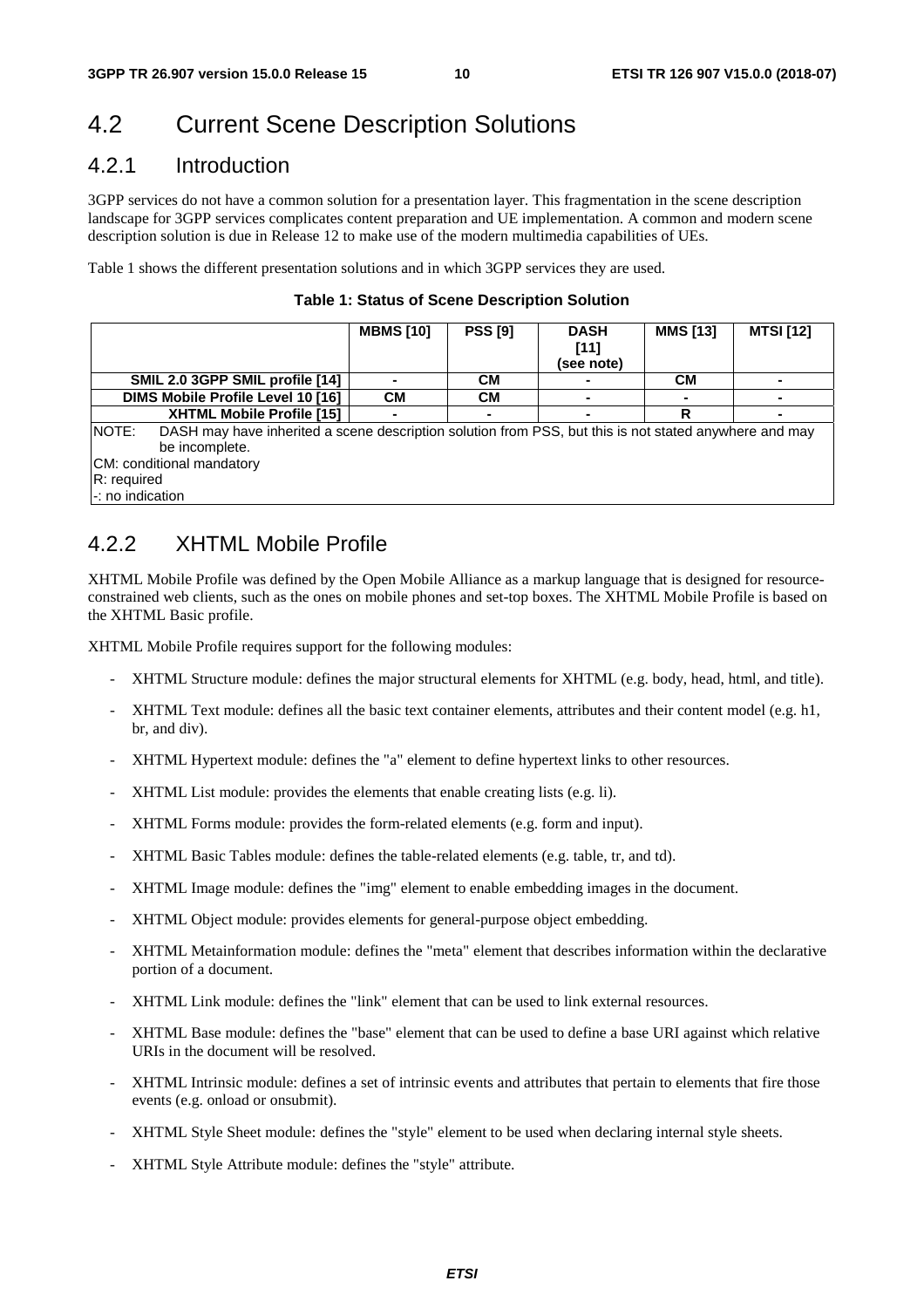- XHTML Scripting module: defines elements that are used to contain information related to executable scripts (e.g. script element).
- XHTML Presentation module: defines elements and attributes for simple presentation-related markup (e.g. b and hr).
- XHTML Target module: adds the "target" attribute to control the window where the link is to be opened.
- XHTML inputmode Attribute module: defines a new attribute that is used to indicate the input mode to certain editable fields.

XHTML Mobile Profile supports the use of CSS styles to control the presentation. Style information may be associated with a document as external style sheets, internal style sheets, or as internal style information.

XHTML Mobile Profile supports scripting through the Scripting Module defined by XHTMLMod. The Scripting Module defines elements and attributes used to contain information pertaining to executable scripts. The syntax and semantics of these elements and attributes are defined by HTML4. User agents complying to this profile support ECMAScript and Javascript scripts.

The XHTML Mobile Profile defines a profile of the W3C DOM event model. In particular, several events have been excluded in the Mobile Profile. For instance, event capture and event dispatching have been excluded for simplicity.

#### 4.2.3 DIMS

Dynamic and Interactive Multimedia Scenes (DIMS) defines a scene description framework that supports dynamic and interactive scenes. DIMS allows frame-accurate media synchronization. DIMS services are comprised of a scene description and a set of discrete and continuous media. DIMS defines means to store and stream a media scene description, its updates, and the related events. The scene description is based on the SVG Tiny 1.2 format. DIMS adds several extensions on top of SVG Tiny 1.2 that are borrowed from other specifications such as LASeR and SMIL. DIMS defines its own mechanism for supporting scene updates. It defines the "updates" element as part of a DIMS namespace to link the scene update stream to the main scene.

DIMS also defines two new events to signal orientation changes in mobile devices. The signals may be used by the scene to adjust the content according to the orientation. To enable tune-in at random points, the concept of RAPs in scene updates is defined. Scene updates are a set of update commands that tell the client how to modify the current DOM and at which time this modification needs to be done. The commands include Insert, Delete, Replace, and Add command, which apply directly to the DOM. In addition, some state management command are also introduced. These are the Save, Restore, and Clean commands, which are used to control persistent storage and caching of media scenes at the client side. Finally, an Activate and a Deactivate command are defined to temporarily enable or disable elements in the DOM tree.

DIMS supports scripting through the usage of the mobile profile of the ECMAScript scripting language. DIMS events and event handling are inherited from SVG and XML events.

To support streaming of dynamic media scenes, an RTP payload format is defined in DIMS. The RTP payload format enables tune-in at RAPs as well as error resilience tools to recover from lost update fragments.

#### 4.2.4 3GPP SMIL Language Profile

3GPP SMIL is a markup language based on SMIL Basic and SMIL Scalability Framework. In addition to the modules that are required by the SMIL Basic profile, a set of additional modules are required by the 3GPP SMIL profile. The following sets of modules are included in the 3GPP SMIL profile:

- SMIL 2.0 Content Control Modules: BasicContentControl, SkipContentControl and PrefetchControl
- SMIL 2.0 Layout Module: BasicLayout
- SMIL 2.0 Linking Module: BasicLinking, LinkingAttributes
- SMIL 2.0 Media Object Modules: BasicMedia, MediaClipping, MediaParameter, MediaAccessibility and MediaDescription
- SMIL 2.0 Metainformation Module: Metainformation
- SMIL 2.0 Structure Module: Structure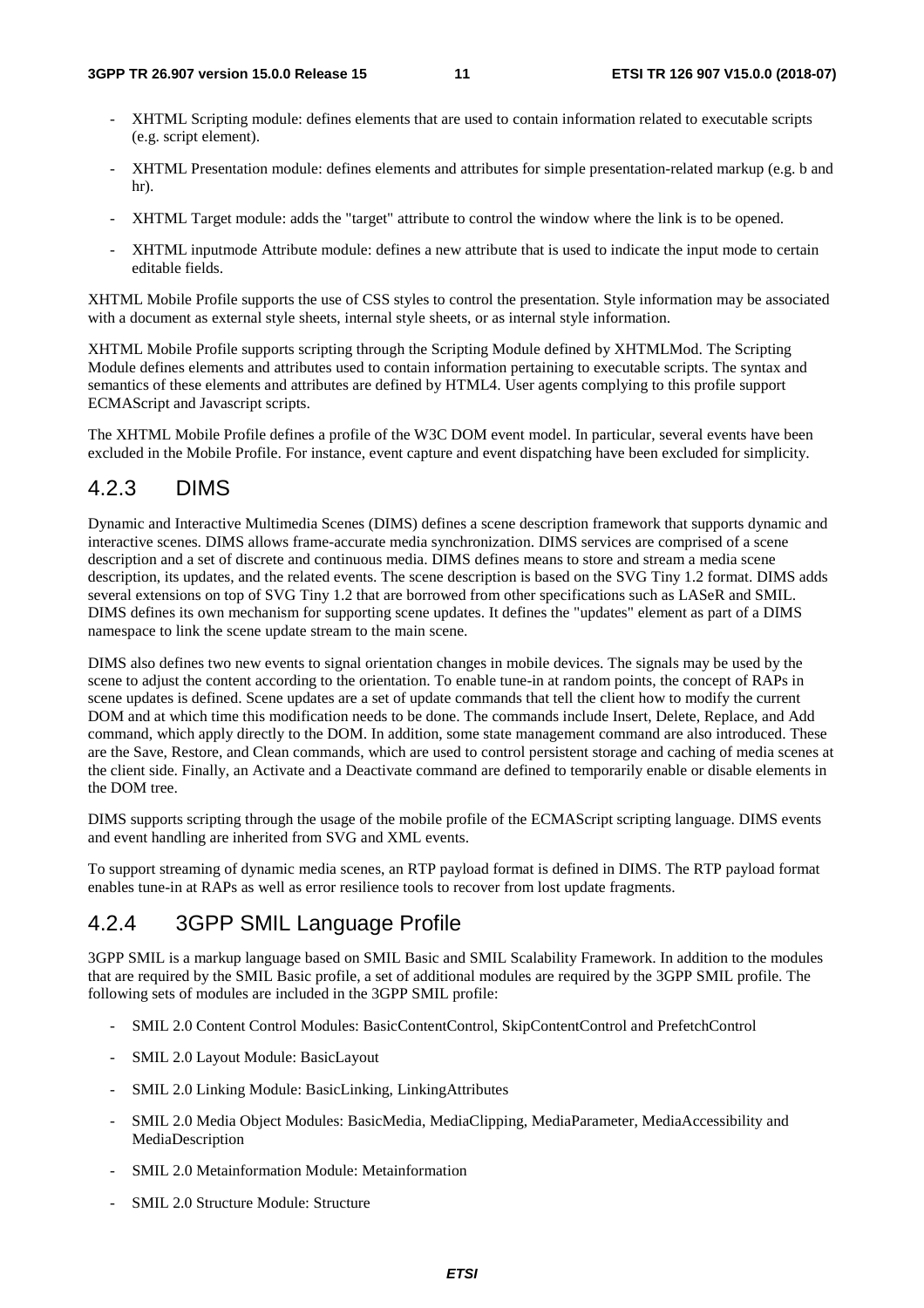- SMIL 2.0 Timing and Synchronization Modules: BasicInlineTiming, MinMaxTiming, BasicTimeContainers, RepeatTiming and EventTiming
- SMIL 2.0 Transition Effects Module: BasicTransitions

The Content Control Modules defines elements and attributes for content control. The Layout module defines attributes to control the spatial layout. The Linking module defines elements and attributes for providing hyperlinks between documents and document fragments. The Media Object modules include the basic media elements and the control attributes. The Metainformation module defines the "meta" and "metadata" elements that are included as part of the head element. The Structure module defines the top-level structure elements of the SMIL document. The Timing and Synchronization modules define attributes for timing and synchronizing the playback of media elements. Finally, the Transition Effects module defines a set of transition effects for images and media elements.

# 5 Feature Analysis

### 5.1 Presentation layer characteristics

While HTML5 may address the potential use cases, we may also want to consider the differences between the various presentation languages.

| Features/Language                                       | <b>HTML5</b>                                       | <b>SVG</b>          | <b>SMIL</b>                                               |
|---------------------------------------------------------|----------------------------------------------------|---------------------|-----------------------------------------------------------|
| <b>Vector Graphics (native)</b>                         | NO (but possible via<br>embedding SVG or<br>WebGL) | <b>YES</b>          | NO (but possible via<br>embedding SVG; though<br>limited) |
| <b>3D Graphics</b>                                      | NO (but possible with<br>embedding WebGL)          | <b>NO</b>           | <b>INO</b>                                                |
| <b>Animations</b>                                       | TBD                                                | <b>YES</b>          | YES                                                       |
| <b>Media Synchronization</b>                            | <b>YES</b> (but limited<br>compared to SMIL?)      | YES (based on SMIL) | <b>YES</b>                                                |
| Application features (e.g.<br>app cache, storage, etc.) | YFS                                                | <b>NO</b>           | <b>INO</b>                                                |

#### **Table 2: Comparison to Different Presentation Solutions**

# 5.2 Comparison of SVG Animation based on SMIL vs. **JavaScript**

Animations in SVG can be done via JavaScript or SMIL. In JavaScript, typically the window object methods setTimeout() and setInterval() are used to create animation. The animation author chooses the rate of change in an object relative to the refresh rate of the graphic. If the rate of change is too large relative to the refresh rate, the animation might appear to be jerky. On the other hand SMIL lets the browser SW handle all of these decisions. The SMIL code declares what the author would like to see happen and the implementation details are left to the browser. For example, consider the code below which uses SMIL to animate an ellipse when a user clicks on a button:

```
<!DOCTYPE html> 
m]\sim<body> 
<input id="startButton" type="button" value="try it" /> 
<svg> 
<ellipse id="Ellipse" cx="150" cy="100" rx="50" ry="50" fill="blue"> 
 <animate attributeName="rx" begin="startButton.click" 
 dur="4s" values="50;150;50" 
 repeatCount="indefinite"/> 
</ellipse> 
</svg> 
</body> 
</html>
```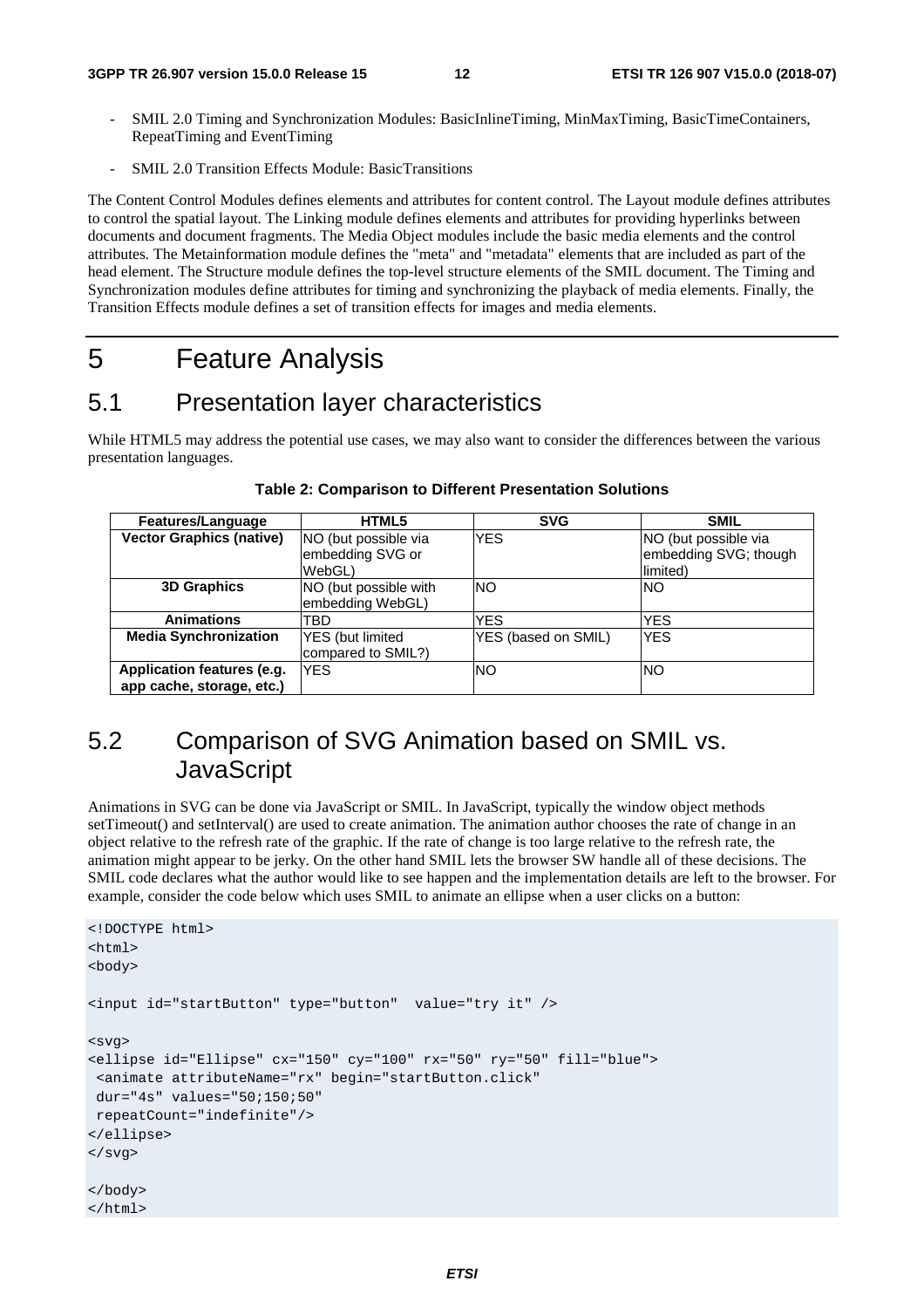The attribute that is modified is the "rx" attribute. After the button is clicked "rx" increases from 50 pixels to 150 pixels and then back to 50 pixels within a duration of 4 seconds. The refresh rate is not stated and is left to the browser. The SMIL code itself is part of the "animate" element, which is a child element of the object being animated. So the SMIL code is closely integrated with the SVG element.

Below, consider the JavaScript code that accomplishes the same thing:

```
<!DOCTYPE html> 
<html> 
<body> 
<input type="button" onclick="ellipse_animate(50,1)" value="try it" /> 
<svg> 
<ellipse id="Ellipse" cx="150" cy="100" rx="50" ry="50" fill="blue"/> 
</svg> 
<script> 
function ellipse_animate(x,step) 
{ 
 document.getElementById("Ellipse").setAttribute("rx",x);
 if (x>150 \mid x<50) // Are we at the boundary and we need to reverse?
    step=-step; 
  x+=step; 
 setTimeout(function() {ellsp}, {ell(x, step)}, 20); //display the new ellipse every
20msec 
} 
</script> 
</body> 
</html>
```
In this example the JavaScript code is at least slightly more complex and now the animation script is no longer closely integrated with the SVG element being animated. In addition, the animation author specifies how often the graphic should be redrawn so that the animation is smooth, instead of leaving this for the browser implementation. With SMIL, the programmer is freed from have to script timed loops using the setTimeout() or setInterval() methods.

# 6 HTML5 Profile for 3GPP Services

### 6.1 Features in the 3GPP Profile

The current scene description solutions provide support for the following features: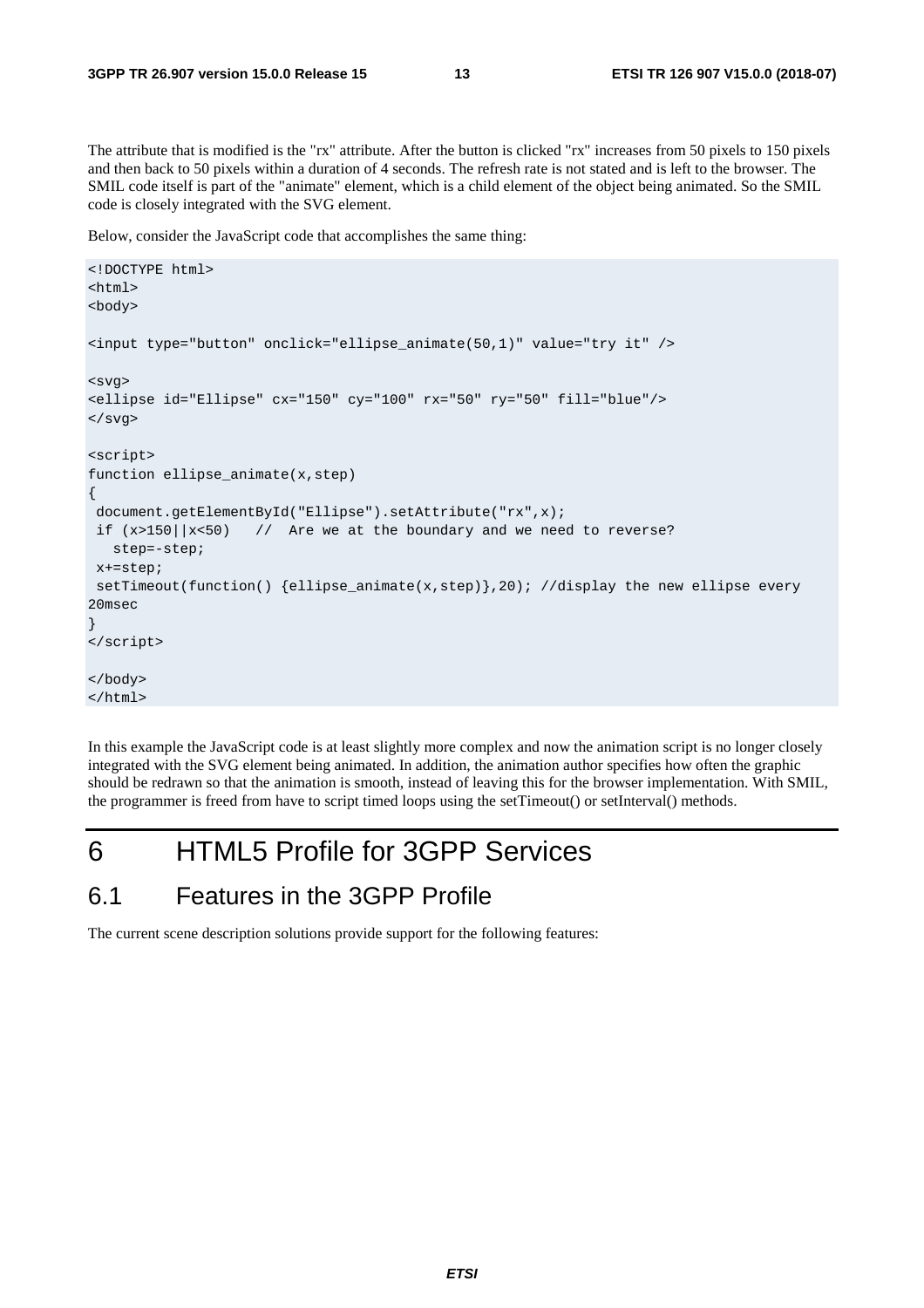|              | <b>Spatial</b>             | <b>Structure</b>           | <b>Temporal, Scripting, and Media</b> |
|--------------|----------------------------|----------------------------|---------------------------------------|
| <b>XHTML</b> | Text module                | Structure module           | Intrinsic module                      |
|              | Basic tables module        | Hypertext module           | Scripting module                      |
|              | <b>Presentation module</b> | List module                | Target module                         |
|              |                            | IForms module              |                                       |
|              |                            | lMetainformation module    |                                       |
|              |                            | Link module                |                                       |
|              |                            | lBase module               |                                       |
|              |                            | Style sheet module         |                                       |
|              |                            | Inputmode attribute module |                                       |
| <b>DIMS</b>  | Basic shapes, Text, Paths  | Styling                    | Interactivity and events              |
|              | Painting                   | Linking                    | Media Elements                        |
|              |                            | Fonts                      | ECMAScript                            |
|              |                            | Metadata                   | Scene Updates                         |
| <b>SMIL</b>  | Layout Module              | Linking Module             | <b>Content Control Modules</b>        |
|              |                            | <b>Metainformation</b>     | Media Object Modules                  |
|              |                            | Structure Module           | Timing and Synchronization Modules    |
|              |                            |                            | <b>Transition Effects Module</b>      |

#### **Table 3: Scene Description Features**

Based on the above classification, we propose the following recommendations on the HTML5 support in the 3GPP services (MBMS, PSS, DASH, and MMS):

- All HTML5 tags
- Audio and video APIs
- Forms API
- XMLHttpRequest
- Canvas API
- Javascript
- CSS modules
- Media Source Extensions

Support for the following APIs is recommended:

- Encrypted Media Extensions
- Server Sent Events (SSE)

Support for the following features is optional:

- WebSockets
- WebVTT
- SVG
- WebGL
- WebCrypto
- Indexed DB

In addition, the support for scene updates as provided by DIMS is discussed in the next section.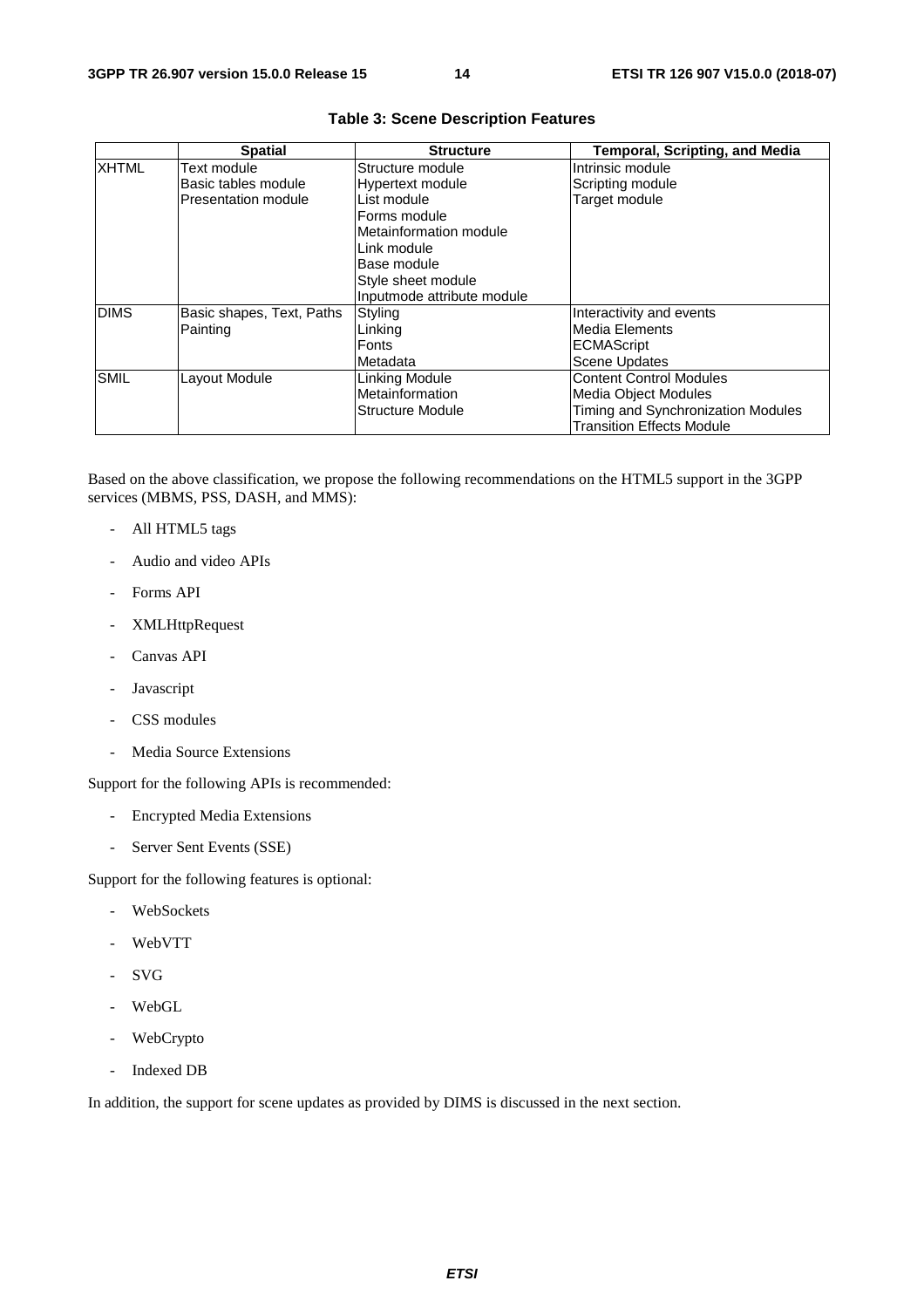# 6.2 Support for Scene Updates

### 6.2.1 Introduction

HTML5 provides an API for performing scene updates in the background. XMLHttpRequest (usually named as AJAX) is used in a scripting environment to load resources in the background. The information loaded may then be used to update the scene using Javascript operations on the DOM. The new presentation layer using HTML5 should require support for XMLHttpRequest.

In addition, for eMBMS services the delivery of scene updates through MBMS download delivery needs to be enabled. In eMBMS services, it needs to be possible to provide scene updates over the unidirectional channel as is the case with DIMS over MBMS.

### 6.2.2 Scene Update Description

The scene updates are in fact DOM updates to the DOM tree of the HTML5 document, which constitutes the scene. The scene updates may be related to the media, related to the spatial layout, or related to the presentation style of particular parts of the document. The scene update solution should support all three sorts of updates.

Scene updates can be described in different ways. A simple solution is to programmatically hard-code all DOM tree updates using scripting, i.e. Javascript (i.e. the scene updates are provided as Javascript instructions and not as an external file). This has several drawbacks such as the inadequate support for dynamic scenes as the updates would need to be known a-priori, the complex scene authoring as it requires programming skills and a customized script for every single program or presentation.

Javascript instruction itself may include HTTP requests that enable updates to the DOM where the instruction format may remain proprietary. The open issue here is that the delivery formats are transparent to the delivery and the delivery through 3GPP user services such as in MBMS and PSS is to be defined.

Another way of describing DOM updates is to use XHTML and deliver the changes to the actual XHTML as deltas, e.g. using XML patch as described in RFC 5261 [26]. This approach handles the HTML5 document as a regular XML document, which results on restrictions on the subset of tools and features that can be supported. This approach would also result in inefficiencies as the target is not to update the HTML5 document itself, but instead to update the DOM that results from parsing the HTML5. The receiver would have to first generate the new HTML5 and then generate the updated DOM. In the worst case, this would even refresh the whole scene as would be the case with updating the HTML5 document itself.

Another approach is to describe the DOM updates in a separate document that can be updated and modified without having to update the actual HTML5 document. The update of the present document would also not require programming skills and can be automated or supported by authoring tools fairly easily.

We recommend that support for dynamic scene updates be provided for the 3GPP services.

### 6.2.3 Scene Update Distribution

Once the scene update is authored, it has to be made available to the UEs. The distribution of the update may happen inband or out of band of the media streaming session. One approach for doing in-band delivery is to handle the scene updates as sparse timed media. In that case, the updates are streamed as a component of the media session. This approach has been followed by the DIMS solution.

In band channels may be a Representation that exclusively carries the scene updates as timed metadata items or that are encoded as timed text (such as WebVTT or 3GPP timed text). This solution may have implications on the client, as it requires the client to dig into the media data to extract the scene update and then pass it to the HtML5 application.

Another way is to send it in band as a separate file, as would be the case when using FLUTE in MBMS environment. For the case of unicast, periodic polling using HTTP where the scene update files are made available via regular web servers is appropriate.

# 7 Conclusion

It is recommended that HTML5 with the features and APIs as provided in clause 6 of the present document to be adopted to replace all XHTML, DIMS, and SMIL scene description solutions. For the new presentation layer, it is also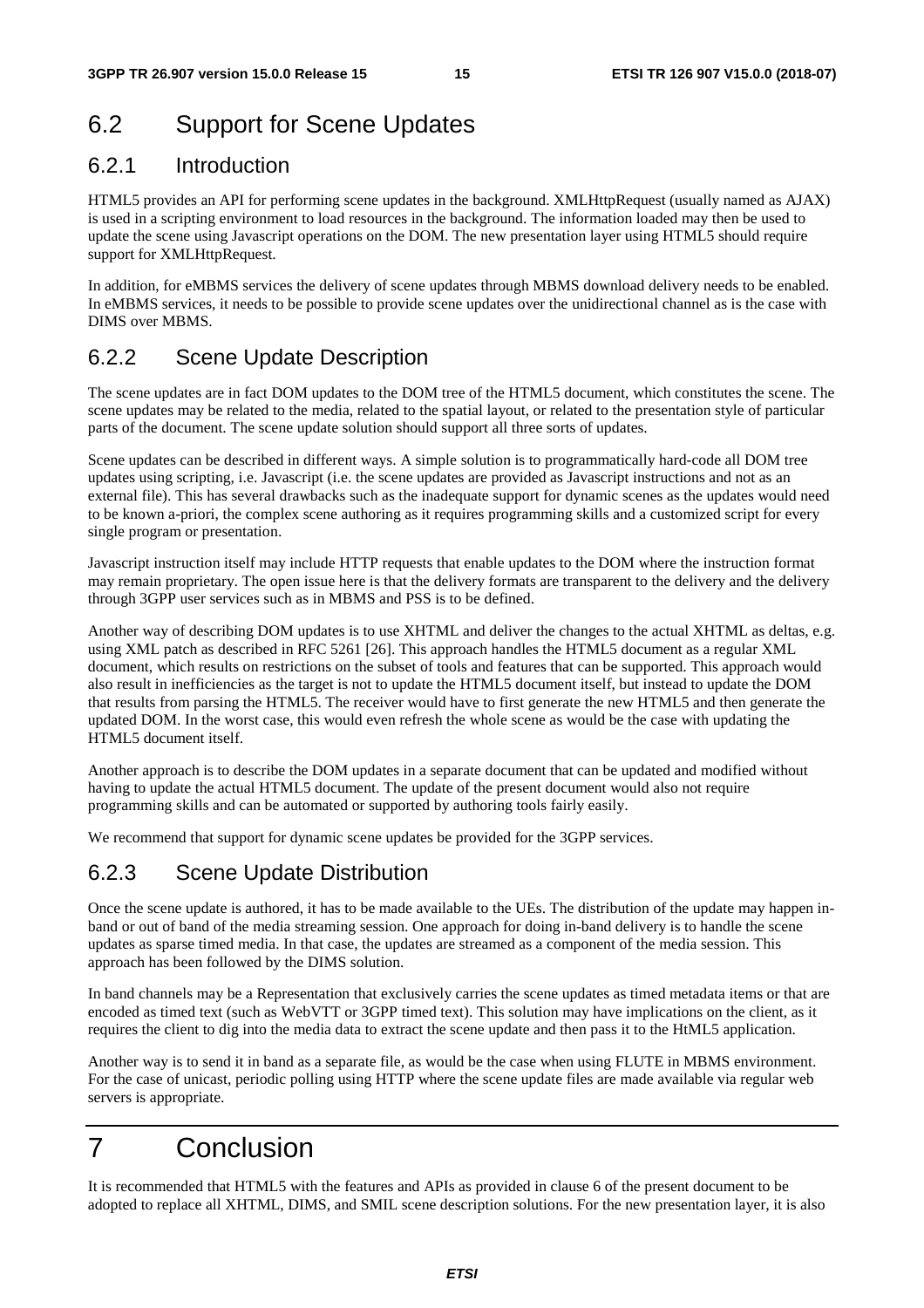recommended to refer to the media codecs in the 3GPP services as the recommended set of media codecs that HTML5 media elements and user agents have to support.

It is also recommended that the necessary procedures to identify and deliver scene updates be developed for both unicast and broadcast distribution of dynamics scene updates in a fully compatible way with HTML5.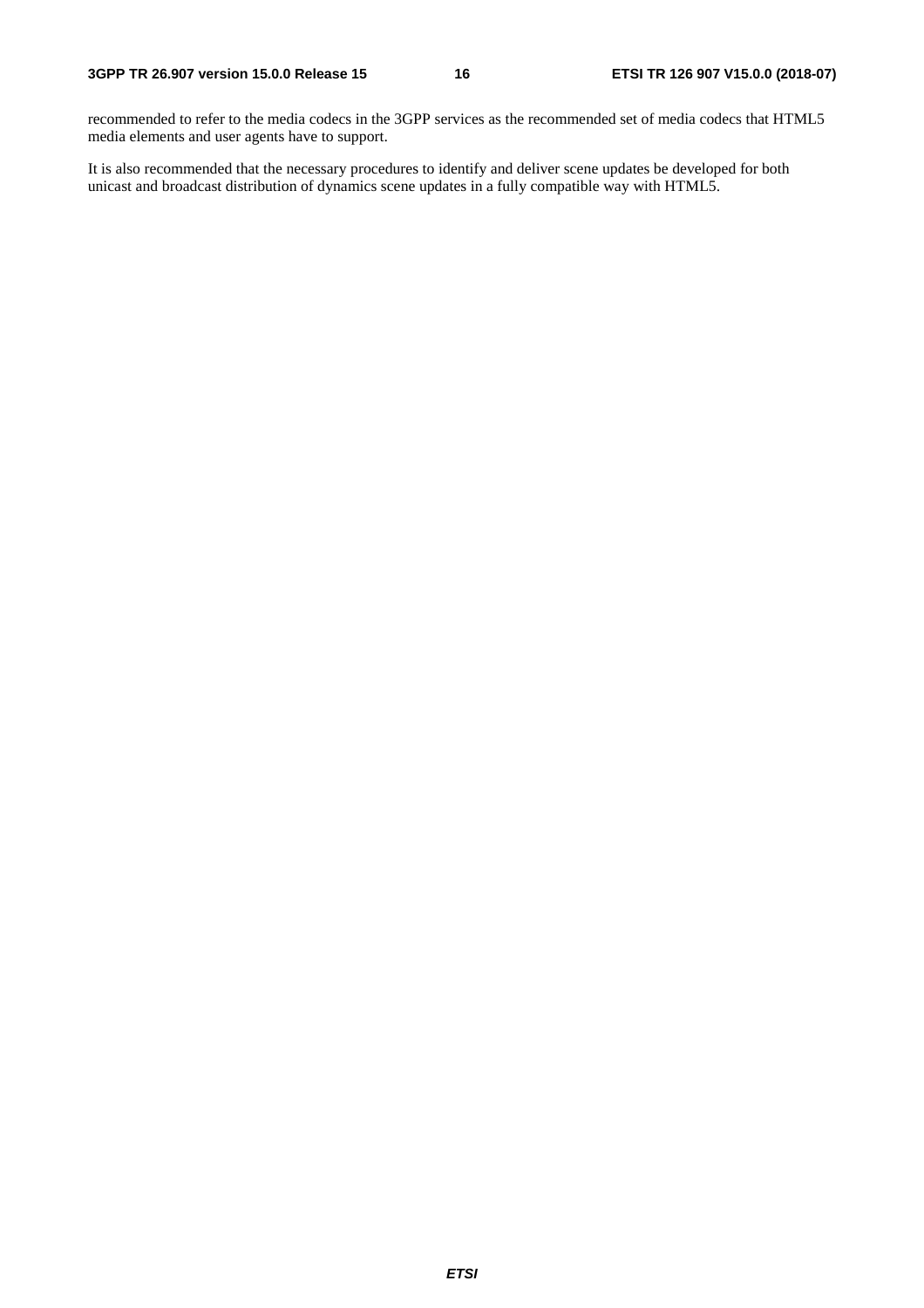# Annex A: Change history

|             | <b>Change history</b> |           |           |             |                                        |        |            |  |  |
|-------------|-----------------------|-----------|-----------|-------------|----------------------------------------|--------|------------|--|--|
| <b>Date</b> | TSG#                  | TSG Doc.  | <b>CR</b> | <b>IRev</b> | Subject/Comment                        | Old    | <b>New</b> |  |  |
| 06-2014     | 64                    | SP-140217 |           |             | Presented to TSG SA#64 for information |        | 1.0.0      |  |  |
| 09-2014     | 65                    | SP-140480 |           |             | Presented to TSG SA#64 for approval    | 1.0.0  | 2.0.0      |  |  |
| 09-2014     | 65                    |           |           |             | Approved at TSG SA#65                  | 2.0.0  | 12.0.0     |  |  |
| 12-2015     | 70                    |           |           |             | Version for Release 13                 | 12.0.0 | 13.0.0     |  |  |

|             | <b>Change history</b> |             |           |  |  |                                |                       |  |  |
|-------------|-----------------------|-------------|-----------|--|--|--------------------------------|-----------------------|--|--|
| <b>Date</b> | Meeting               | <b>TDoc</b> | <b>CR</b> |  |  | <b>Rev Cat Subject/Comment</b> | <b>New</b><br>version |  |  |
|             |                       |             |           |  |  |                                |                       |  |  |
| 2017-03     | 75                    |             |           |  |  | Version for Release 14         | 14.0.0                |  |  |
| 2018-06     | 80                    |             |           |  |  | Version for Release 15         | 15.0.0                |  |  |